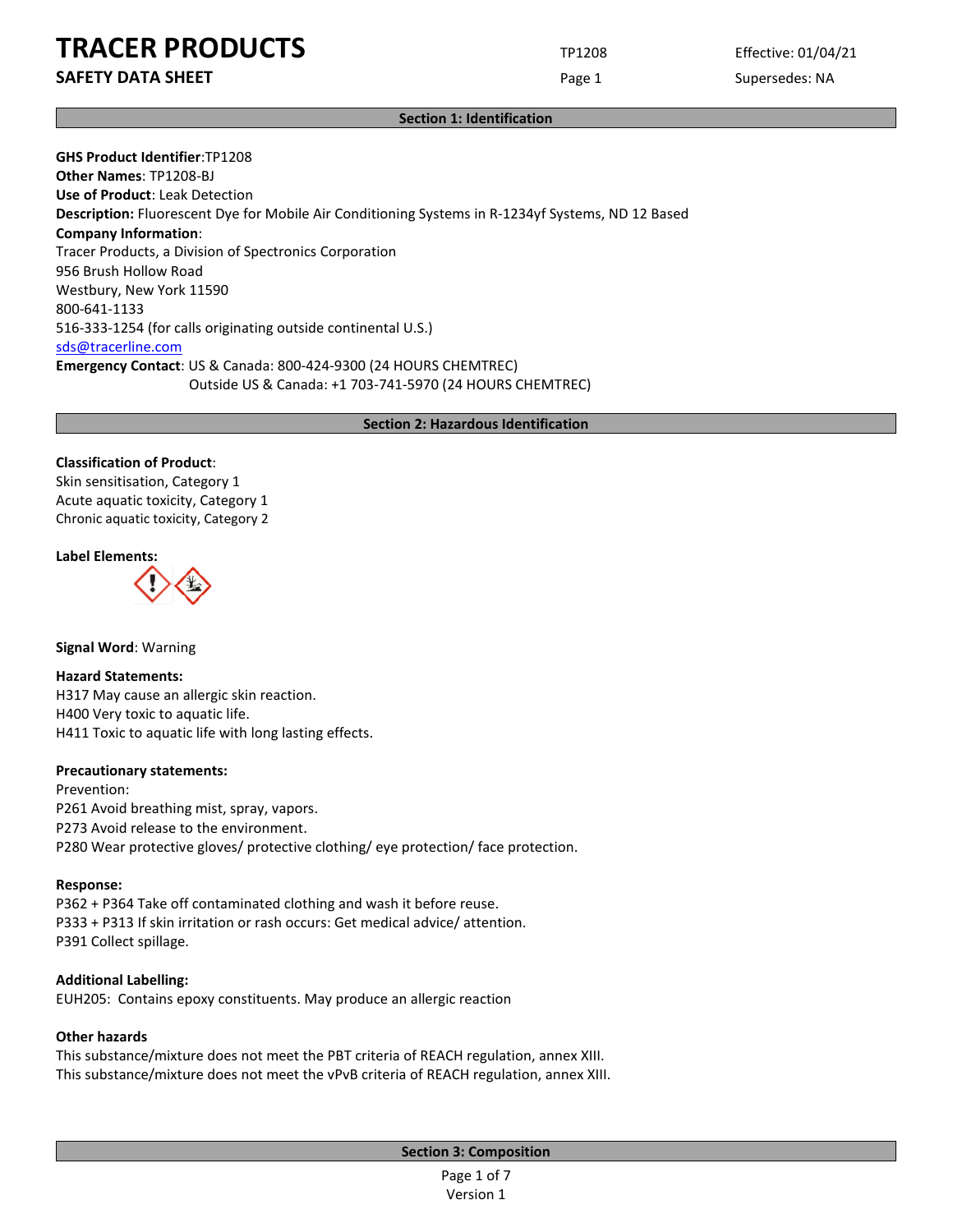# **SAFETY DATA SHEET Page 2** Supersedes: NA

#### **Hazardous Ingredients:**

| <b>Chemical name</b>                                                       | CAS-No<br>EC-No         | $\%$            | <b>Individual Classification</b>                                        |
|----------------------------------------------------------------------------|-------------------------|-----------------|-------------------------------------------------------------------------|
| Poly[oxy(methyl-1,2-<br>ethanediyl)], .alpha.- methyl-<br>.omega.-methoxy- | 24991-61-5<br>680-480-1 | $50 - 5$<br>100 | Skin Sens. 1, H317                                                      |
| decyloxirane                                                               | 2855-19-8<br>220-667-3  | $1 - 2$         | Skin Irrit. 2, H315<br>Aquatic Acute 1, H400<br>Aquatic Chronic 1, H410 |
| dodecyloxirane                                                             | 3234-28-4<br>221-781-6  | $1 - 52$        | Skin Irrit. 2, H315<br>Aquatic Acute 1, H400<br>Aquatic Chronic 1, H410 |
| Tris(methylphenyl)<br>phosphate                                            | 1330-78-5<br>215-548-8  | $0.1 - 1$       | Repr. 2, H361<br>Aquatic Acute 1, H400<br>Aquatic Chronic 1, H410       |
| 2,6-di-tert-butyl-p-cresol                                                 | 128-37-0<br>204-881-4   | $0.1 - 5.1$     | Aquatic Acute 1, H400<br>Aquatic Chronic 1, H410                        |
| tris(nonylphenyl)<br>phosphite                                             | 26523-78-4<br>247-759-6 | $0.1 - 5.1$     | Skin Sens. 1, H317<br>Aquatic Acute 1, H400<br>Aquatic Chronic 1, H410  |

#### **Section 4: First-Aid Measures**

#### **Primary Routes of Exposure:**

**Inhalation**: Remove to fresh air. If symptoms develop, seek immediate medical attention. If not breathing, give artificial respiration. **Eye Contact**: Flush eyes with water for 15 minutes. If irritation develops, consult a physician.

**Skin Contact**: Wash affected area with soap and water and rinse thoroughly. If irritation develops, consult a physician.

**Ingestion**: Rinse mouth. Call a POISON CENTER/doctor if you feel unwell.

**Aggravation of Existing Conditions:** Exposure to this product is not expected to contribute to, worsen or aggravate any existing medical conditions.

**Most Important Symptom**: Treat symptomatically.

#### **Section 5: Fire-Fighting Measures**

**Extinguishing Media:** Based on the NFPA guide, use dry chemical, carbon dioxide, water mist, water jet sprays, halogen, or alcohol foam suitable for Class B fires. Use water to cool containers exposed to fire. For large fires, use water spray, fog or alcohol foam, thoroughly drenching the burning material.

**Unsuitable Extinguishing Media:** High volume water with full jet. Oxidizers and reducers.

**Unusual Fire and Hazardous Combustion and Decomposition Products:** Smoke, soot, and toxic/irritating fumes (i.e., carbon dioxide, carbon monoxide, etc.). Oxides of phosphorus, nitrogen and carbon.

**Fire and Explosion Hazards:** May liberate irritating or toxic vapors during combustion or decomposition.

**Fire-Fighting Procedures/Equipment:** Fire fighters and others who may be exposed to the products of combustion should be equipped with NIOSH-approved, positive-pressure, self-contained breathing apparatus (SCBA) and full protective clothing. Water can be used to cool and protect containers and surroundings.

#### **Section 6: Accidental Release Measures**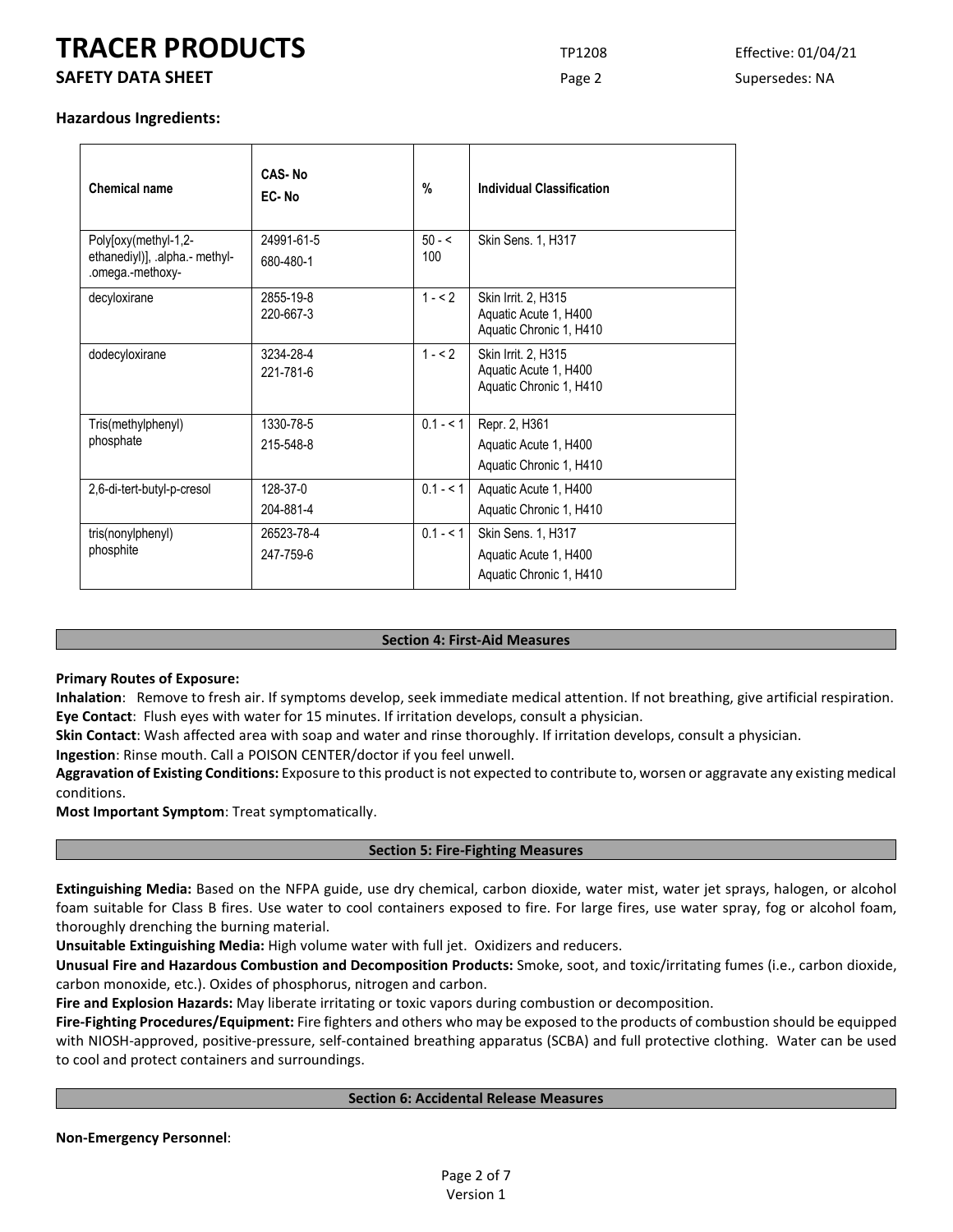# **SAFETY DATA SHEET Page 3** Supersedes: NA

General Advice: Avoid inhalation and contact with skin, eyes, or clothing. Wash hands and face before eating, drinking, or using tobacco products.

Personal Protective Equipment Needed: Wear impervious gloves, shoes, and protective clothing

#### **Emergency Personnel**:

Suitable Protective Gear: Wear impervious gloves, shoes and protective clothing.

#### Unsuitable Protective Gear: Not Applicable

**Environmental Precautions**: Prevent any contamination of local soils and water supply. Prevent ground water infiltration or any ground penetration. Avoid the spreading or entering into watercourses by using sand, soil, or other types of barriers. If contamination into water course or sewage system, alert appropriate authorities.

#### **Containment/Clean-up Methods**:

Containment & Recovery of Product: Contain with absorbent material, such as clay, soil, universal binding medium, or any commercially available absorbent. Shovel reclaimed dye and absorbent into a recovery or salvage drums for disposal. For larger spills, transfer to a salvage tank for recovery or safe disposal. Any residues should be treated like a small spill. This is not a RCRA hazardous waste per Title 40 CFR 261. Stop material from contaminating soil, or from entering sewers or bodies of water. For larger spills, transfer to a salvage tank for safe recovery/disposal. Residues are treated as small spills.

Disposal**:** Either incinerate or land fill in accordance with applicable local, state and federal regulations.

#### **Section 7: Handling and Storage**

**Handling Precautions:** Use product only in well ventilated areas. Avoid breathing in mists or vapors from a heated product. Avoid formation of mists. Avoid heating product near flash point. Avoid prolonged or repeated contact with skin. Handle in ambient temperature.

**Storage Conditions:** Store in a cool, dry, well-ventilated area away from heat, ignition sources, and direct sunlight. Always keep containers tightly closed. Store away from oxidizing and reducing agents.

**Personal Hygiene:** Wash hands before breaks and at the end of the workday. Do not carry cleaning clothes used to absorb product in clothing. General hygiene measures for chemicals apply.

**Empty Container Precautions:** Do not reuse empty container for any purpose.

#### **Section 8: Exposure Controls/Personal Protection**

**Occupational Exposure Limits**: No exposure limits have been established for this product.

**Biological Exposure Limits**: No data available

**Engineering Controls/Ventilation**: Maintain airborne concentrations below the established exposure limits by providing adequate ventilation. General (dilution) ventilation should be acceptable. Additional local exhaust ventilation is recommended where dusts, mists or vapors may be released.

#### **Personal Protective Equipment**:

Respiratory Protection: Avoid breathing vapor and/or mist. If occupational exposure limits are exceeded wear NIOSH/OSHA approved equipment. Use a respiratory protection fitted with a combination filter A-P3 for short term use. High airborne concentrations may necessitate the use of self-contained breathing apparatus (SCBA) or a supplied air respirator. Respiratory protection programs must be in compliance with 29 CFR 1910.134.

Skin Protection: Wear protective clothing and appropriate impervious gloves.

Eye Protection: Wear safety goggles with peripheral coverage approved to EU Standard EN 166, AS/NZS 1337. An eye wash facility should be readily available.

Hand Protection: When in contact with material, be sure to use proper gloves approved to standards (Europe: EN 374, U.S.: F739, & AS/NZS: 2161). Gloves made from neoprene, nitrile or butyl rubber may provide suitable chemical protection.

Hygiene Measures: Wash thoroughly after handling, especially before eating, drinking, smoking, or using restroom facilities.

#### **Section 9: Physical and Chemical Properties**

**Physical State**: Liquid **Appearance**: Amber **Odor**: Mild **Odor Threshold**: No data available **pH**: No data available **Melting/ Freezing Point**: No data available **Boiling Point**/**Boiling Range**: No data available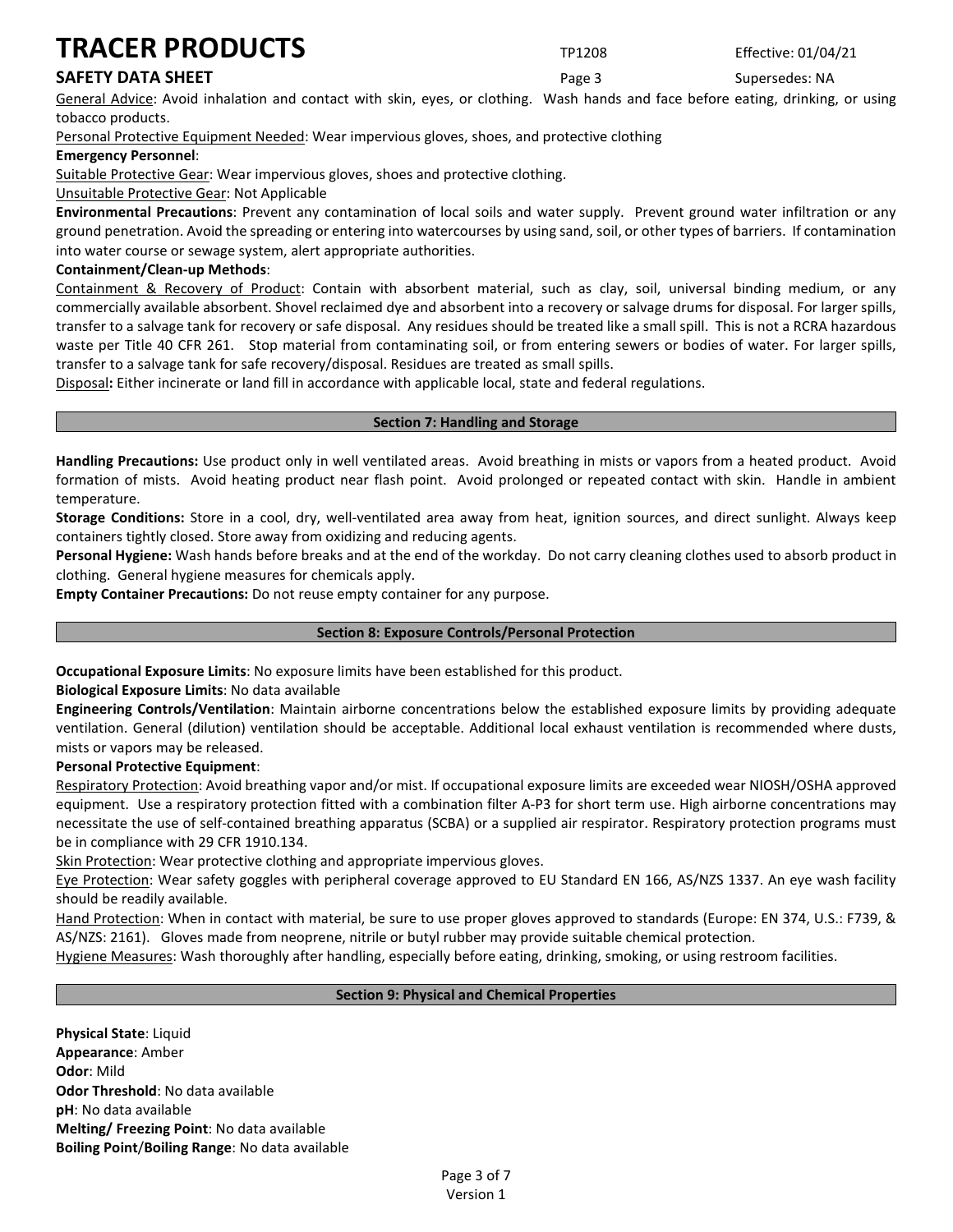# **SAFETY DATA SHEET Page 4** Supersedes: NA

**Flash Point**: 164.5 °C **Evaporative Rate**: No data available **Solid/Gas Flammability**: No data available **Upper/Lower Explosive Limit**: No data available **Vapor Pressure 68**° **F (20**° **C)**: No data available **Vapor Density (Air=1)**: No data available **Relative Density**: 0.98 **Solubility in Water**: Insoluble **Partition Coefficient: n-octanol/water**: No data available **Auto-ignition Temperature**: No data available **Decomposition Temperature**: No data available **Viscosity at 40°C: 41.4 cSt Viscosity at 100°C: NA** 

### **Section 10: Stability and Reactivity**

**Reactivity**: This product is non-reactive under ambient conditions **Stability**: Stable under normal conditions of use.

**Conditions to Avoid**: High temperatures & a source of ignition. Toxic fumes may be released if product is heated above decomposition point.

**Incompatible Materials**: Strong Acids, Strong oxidizing agents, and Reducing agents **Hazardous Decomposition Products**: In the event of combustion, CO and CO2 will be formed.

**Hazardous Polymerization**: Will not occur

### **Section 11: Toxicological Information**

**Carcinogenicity**: According to ACGIH, IARC, NTP, and OSHA, this product is not a hazardous carcinogen to humans.

**Sensitization:** This product may cause an allergic skin reaction.

**STOT-single exposure**: This product is not classified as a specific organ toxicant

**STOT-repeated exposure**: This product is not classified as a specific organ toxicant

**Germ cell mutagenicity:** This product is not suspected of causing genetic defects.

**Aspiration Hazard**: This product is not classified as an aspiration hazard

**Likely Routes of Exposure**: Eyes, skin and respiratory tract

**Symptoms**:

Eye Contact: May cause mild irritation Skin Contact: May cause mild irritation Inhalation: May cause mild irritation Ingestion: May cause mild irritation

## **Section 12: Ecological Information**

#### **Toxicity**:

|                                     | 2,6-di-tert-butyl-<br>p-cresol | decyloxirane | dodecyloxira<br>ne | Tris(methylphen<br>yl) phosphate | tris(nonylpheny     |
|-------------------------------------|--------------------------------|--------------|--------------------|----------------------------------|---------------------|
| Fish $LC_{50}$ 96hr                 | $> 0.5$ mg/l                   | <b>NA</b>    | <b>NA</b>          | $0.21 - 0.32$ mg/l               | <b>NA</b>           |
| Invertebrates EC <sub>50</sub> 48hr | $0.48 \text{ mg/l}$            | $0.171$ mg/l | <b>NA</b>          | <b>NA</b>                        | $0.42 \text{ mg/l}$ |
| Algae <b>NOEL</b> 72hr              | <b>NA</b>                      | $0.056$ mg/l | $0.002$ mg/l       | <b>NA</b>                        | $0.002$ mg/l        |

**Persistence & Degradability**: Not readily biodegradable

|                                   | decyloxirane | dodecyloxirane | Tris(methylphe<br>nyl) phosphate |
|-----------------------------------|--------------|----------------|----------------------------------|
| <b>Bioaccumulation Potential:</b> |              |                |                                  |
| Log Pow                           | 5.9 @ 25 °C  | 5.9 @ 25 °C    | 5.11 @ 25 °C                     |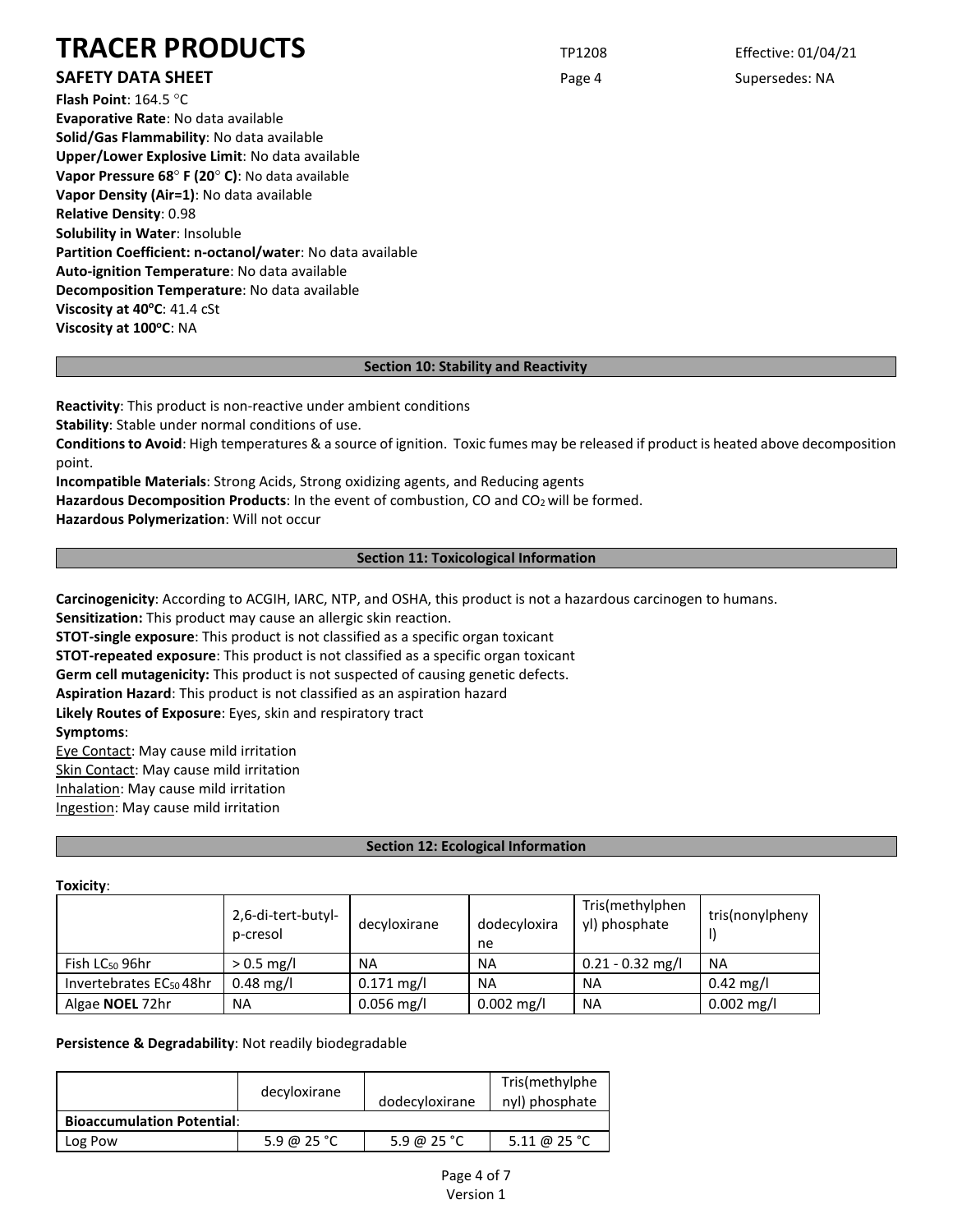# **SAFETY DATA SHEET EXECUTE:** Page 5 Supersedes: NA

| Persistence and degradability |                |               |    |  |
|-------------------------------|----------------|---------------|----|--|
| Biodegradation                | 60 - 70 % 28 d | $> 60 - 70$ % | ΝA |  |
|                               | (OECD 301 B)   | (OECD 301 B)  |    |  |

**Mobility in Soil**: No data available

#### **Section 13: Disposal Considerations**

**General Statements:** Federal regulations may apply to empty container. State and/or local regulations may be different. **Disposal:** Recover or recycle if possible, otherwise, dispose of in accordance with all local, state, and federal regulations. Sewage

disposal is discouraged **Special Instructions:** Be sure to contact the appropriate government environmental agencies if further guidance is required. Do not remove labels from container until container is cleaned properly. Empty containers should be taken to an approved waste handling site for recycling or disposal.

**Hazardous Waste Number:** Not a RCRA hazardous waste

#### **Section 14: Transportation**

### **49 CFR:**

**DOT Shipping Name:** Environmentally hazardous substance, liquid, n.o.s. (Decyloxirane ; Dodecyloxirane) **Transport Hazard Class:** 9 **DOT Identification No.:** 90 **Packing Group:** III **DOT Label:** 9 **Special Provisions:** 8, 146, 173, 335, IB3, T4, TP1, TP29 **Exceptions:** 155 **Non-Bulk:** 203 **Bulk:** 241 **Quantity Limits:** No limit

## **Transport by Road/Rail (ADR/RID):**

**Proper Shipping Name:** Environmentally hazardous substance, liquid, n.o.s. (Decyloxirane ; Dodecyloxirane) **UN Identification No.:** UN 3082 **Transport Hazard Class:** 9 **Packing Group:** III **Classification Code:** M6 **Environmental Hazard:** Yes **Tunnel Restriction Code:** (E)

## **Transport by Sea (IMDG):**

**Proper Shipping Name:** Environmentally hazardous substance, liquid, n.o.s. (Decyloxirane ; Dodecyloxirane) **UN Identification No.:** UN 3082 **Transport Hazard Class:** 9 **Packing Group:** III **EmS:** F-A, S-F **Marine Pollutant:** Yes **Environmental Hazard:** Yes

## **Transport by Air (IATA):**

**Proper Shipping Name:** Environmentally hazardous substance, liquid, n.o.s. (Decyloxirane ; Dodecyloxirane) **UN Identification No.:** UN 3082

> Page 5 of 7 Version 1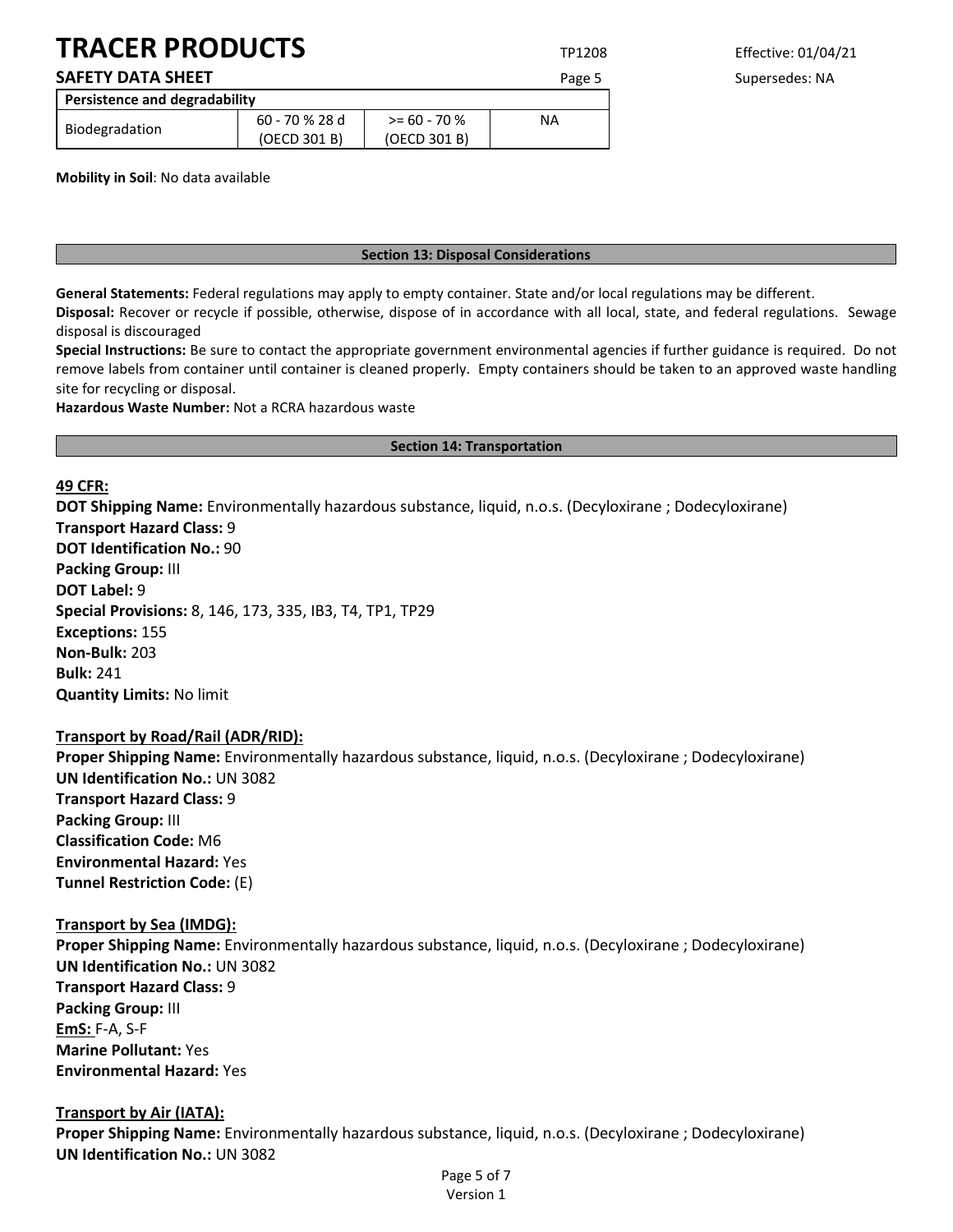**SAFETY DATA SHEET Page 6** Supersedes: NA

**Transport Hazard Class:** 9 **Packing Group:** III **Packing Instruction:** 964 **Environmental Hazard:** Yes

**Special Precautions for User:** Unless otherwise specified, general measures for safe transport must be followed **Transport in Bulk:** Not Applicable

## **Section 15: Regulatory Information**

## **Inventory Status:**

| Inventory                                                      | <b>Status</b>                      |  |
|----------------------------------------------------------------|------------------------------------|--|
| <b>U.S. TSCA Inventory</b>                                     | Listed                             |  |
| <b>Canadian Domestic Substances List (DSL)</b>                 | Listed or Exempt                   |  |
| <b>Australian Inventory of Chemical Substances (AICS)</b>      | One or more ingredients not listed |  |
| European Inventory of Existing Commercial Chemical Substances  | Listed                             |  |
| (EINECS)                                                       |                                    |  |
| Japan Inventory of Existing and New Substances (ENCS)          | One or more ingredients not listed |  |
| <b>Korea Existing Chemical Inventory (KECI)</b>                | One or more ingredients not listed |  |
| <b>China Inventory of Existing Chemical Substances (IECSC)</b> | One or more ingredients not listed |  |
| <b>Philippine Inventory of Chemicals (PICCS)</b>               | One or more ingredients not listed |  |

**SARA Title III Information**: This product contains no chemicals subject to the reporting requirements of Section 313 of the emergency planning and community right to know act.

**SARA - Section 302-Extremely Hazardous Substances:** No regulated ingredients.

**SARA - Section 302-Reportable Quantity:** None.

**SARA - Section 311/312-Hazard Categories:**

Fire Hazard: No

Sudden Release of Pressure Hazard: No

Reactivity Hazard: No

Immediate (Acute) Health Hazard: Yes

Delayed (Chronic) Health Hazard: No

**Section 313-Toxic Chemicals:** No regulated ingredients

**State Right-To-Know:** No regulated ingredients

**Clean Air Act Amendments - Ozone-Depleting Chemicals:** No regulated ingredients

**CONEG:** This product is in compliance with CONEG (total cadmium, chromium, lead and mercury <100ppm **CERCLA:** No regulated ingredients.

**California - California Proposition 65**: This product contains no chemical(s) known to the state of California to cause cancer.

## **Section 16: Other Information**

**USER'S RESPONSIBILITY:** A bulletin such as this cannot be expected to cover all possible individual situations. As the user has the responsibility to provide a safe workplace, all aspects of an individual operation should be examined to determine if, or where, precautions (in addition to those described herein) are required. Any health hazard and safety information contained herein should be passed on to your customers or employees, as the case may be.

**DISCLAIMER OF LIABILITY:** The information contained herein is, to the best of our knowledge and belief, accurate. However, since the conditions of handling and use are beyond our control, we make no guarantee of results, and assume no liability for damages incurred by use of this material. All chemicals may present unknown health hazards and should be used with caution. Although certain hazards are described herein, we cannot guarantee that these are the only hazards which exist. Final determination of suitability of the chemical is the sole responsibility of the user. No representations or warranties, either expressed or implied, of merchantability, fitness

> Page 6 of 7 Version 1